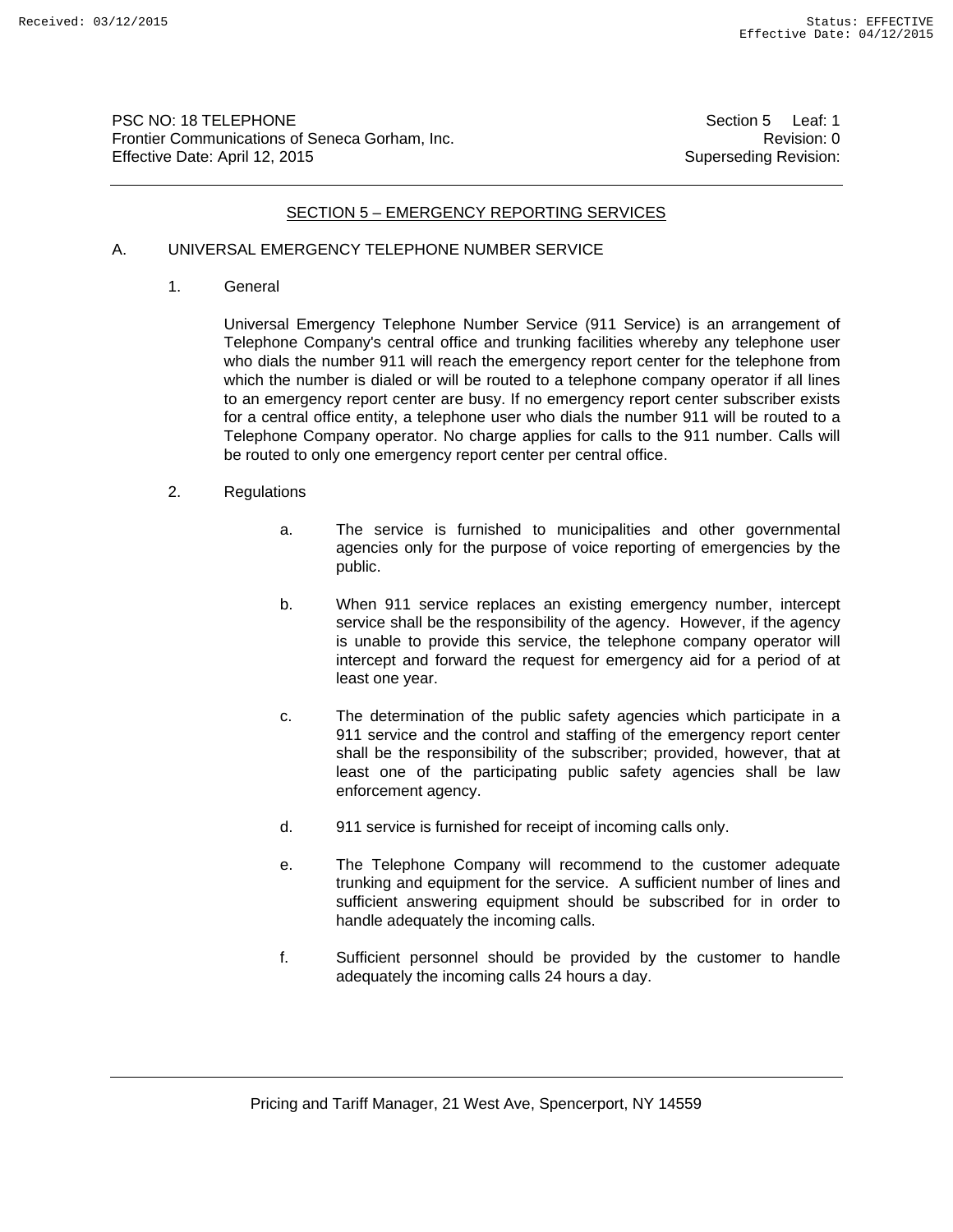PSC NO: 18 TELEPHONE Section 5 Leaf: 2 Frontier Communications of Seneca Gorham, Inc. **Revision: 0** Revision: 0 Effective Date: April 12, 2015 Superseding Revision:

#### SECTION 5 – EMERGENCY REPORTING SERVICES

## A. UNIVERSAL EMERGENCY TELEPHONE NUMBER SERVICE (cont'd)

- 2. Regulations (cont'd)
	- g. Other exchange service shall be subscribed for at the same location as the emergency report center for administrative purposes, for the placing of outgoing calls and for receiving emergency calls relayed by the operator.
	- h. The service is furnished with the understanding that the customer shall provide assistance on all emergency calls from the public, or secure or attempt to secure the assistance of the appropriate serving agency.
	- i One monthly bill shall be rendered for the service to the customer. The bill will not be prorated among participating agencies.
- 3. Conditions of Furnishing Service

This service is offered solely as an aid in handling assistance calls in connection with fire, police and other emergencies. The Telephone Company is not responsible, in the absence of gross negligence or willful misconduct, for any losses, claims, demands, suits or any liability, whether suffered, made, instituted or asserted by the customer or by any other party or person, for any personal injury to or death of any person or persons, and for any loss, damage or destruction of any property, whether owned by the customer or others, caused or claimed to have been caused by the installation, operation, failure to operate, maintenance, removal, presence, condition, location or use of such equipment and facilities.

- 4. Rates and Charges
	- a. Rates and charges as specified in this Tariff will apply for lines between emergency report center and central office which is the last switching point for 911 service.
	- b. Where the central office building which is the last switching point for the 911 service and the normal central office building for the emergency report center location are not within the same primary calling area, mileage charges for the distance between central office buildings, as specified in this Tariff, also apply to each line.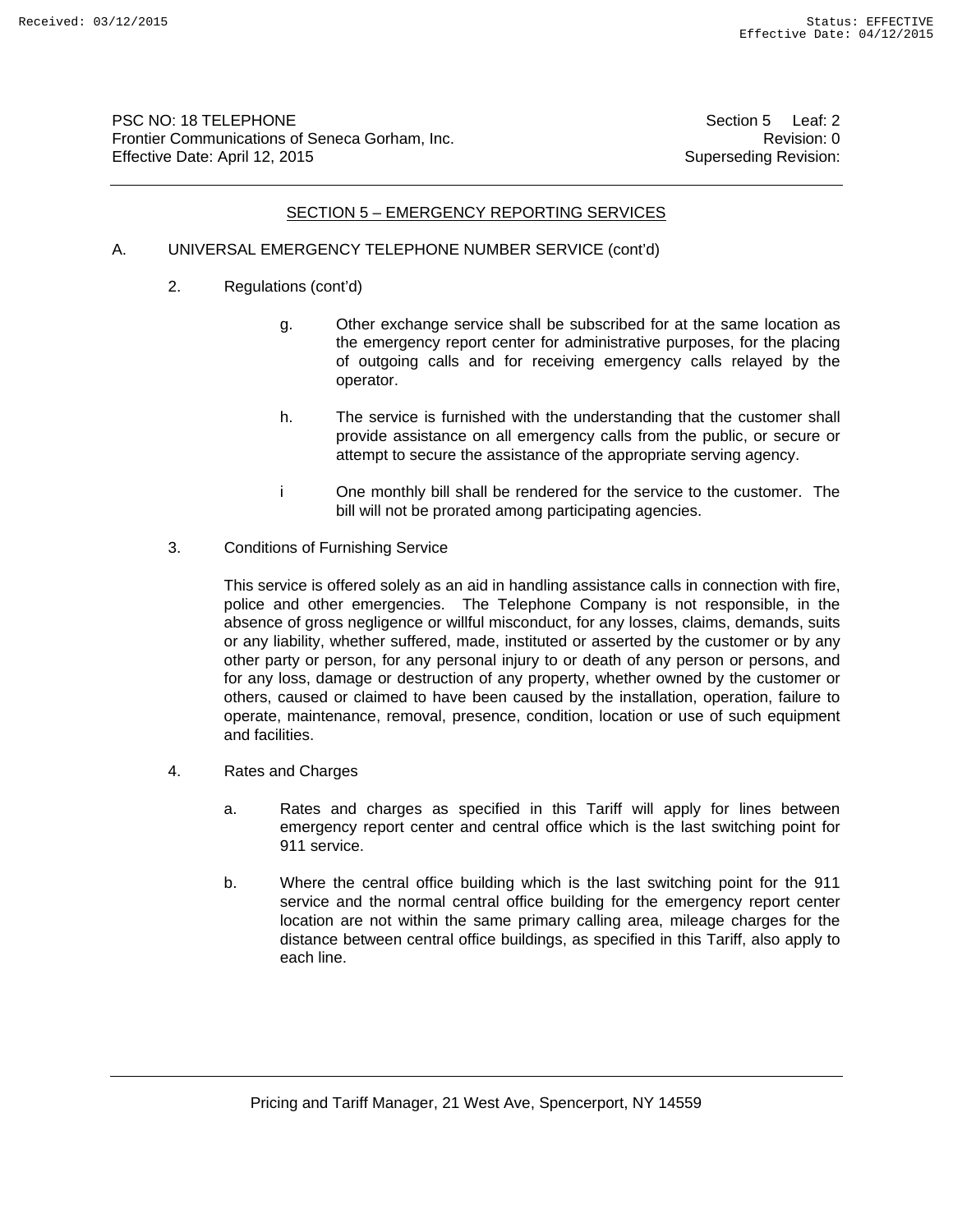PSC NO: 18 TELEPHONE Section 5 Leaf: 3 Frontier Communications of Seneca Gorham, Inc. **Revision: 0** Revision: 0 Effective Date: April 12, 2015 Superseding Revision:

#### SECTION 5 – EMERGENCY REPORTING SERVICES

# B. ENHANCED UNIVERSAL EMERGENCY TELEPHONE NUMBER SERVICE

1. General

Enhanced Universal Emergency Telephone Number Service (E911 Service) is a Call Delivery Network whereby any telephone user who dials 911 will reach a designated Public Safety Answering Point (PSAP). E911 Service is offered in the Company's serving area subject to the availability of stored program control central office facilities and enhanced 911 software. No charge applies for calls to the 911 number.

- 2. Regulations
	- a. In addition to the following, the customer is subject to regulations shown in this Section, which deals with Universal Emergency Telephone Service.
	- b. All installations of E911 Service must serve the total number of main stations within the jurisdiction of the municipality which are within the serving area of the Telephone Company.
	- c. ANI and/or Automatic Location Identification (ALI) will not be displayed on calls placed over two-party or four-party line. A specific code will indicate the call is originating from a multi-party access line.
	- d. This tariff does not provide for the inspection or constant monitoring of facilities to discover errors, defects or malfunctions in the service. However, the customer shall make operational tests as in the judgment of the customer are required to determine whether the system is functioning properly for its use. The customer shall promptly notify the Telephone Company in the event the system is not functioning properly. The Maintenance Service Charge will apply when a repair visit to the customer's premises determines that the trouble is a result of customer provided equipment as specified under service charges section of this tariff.
	- e. E911 information consisting of the names, addresses and telephone numbers of telephone customers whose listings are not published in directories, or listed in Directory Assistance Offices, is confidential. Information will be provided only for the purpose of responding to an emergency call in progress.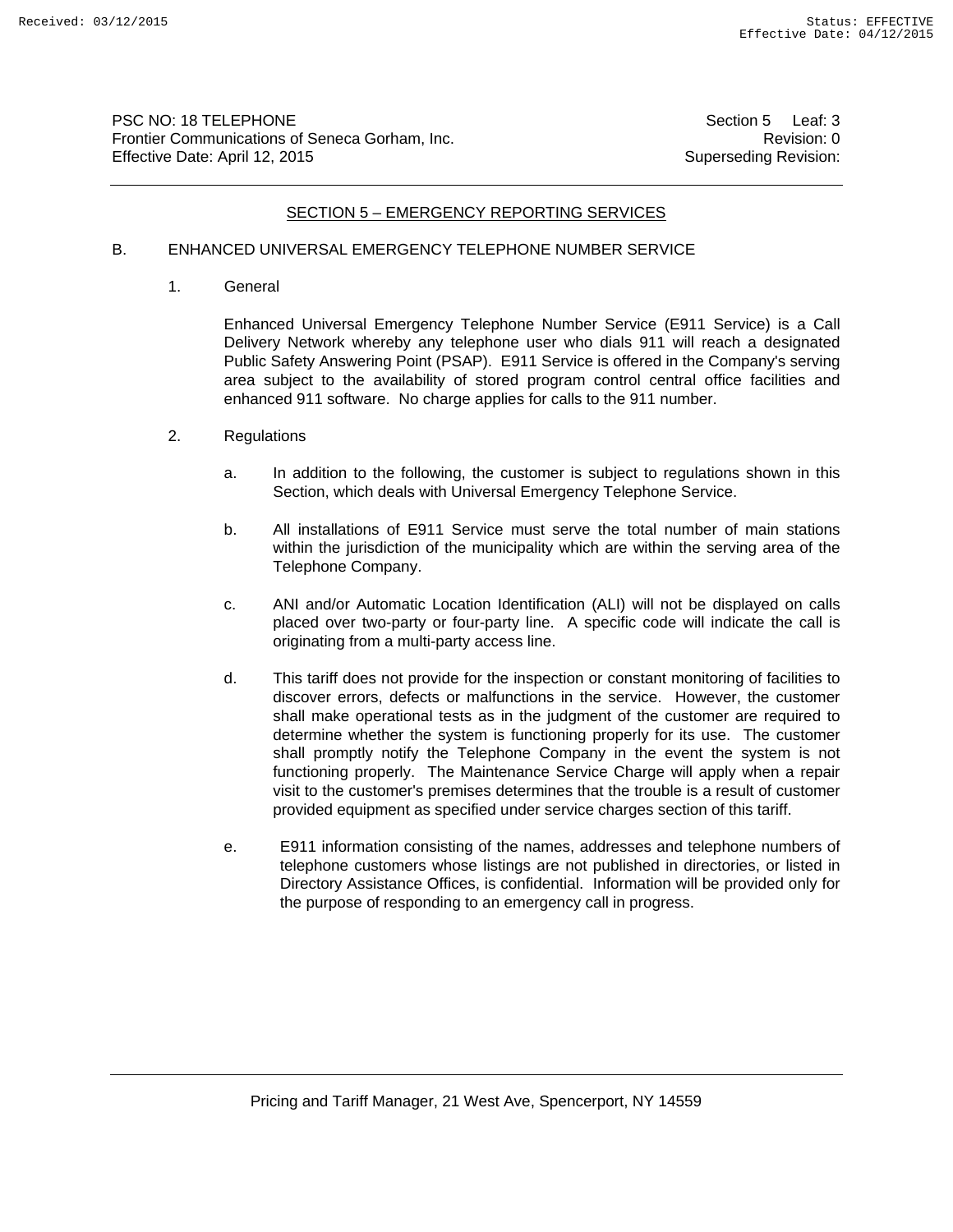PSC NO: 18 TELEPHONE Section 5 Leaf: 4 Frontier Communications of Seneca Gorham, Inc. **Example 2018** 2019 12:30 Revision: 0 Effective Date: April 12, 2015 Superseding Revision:

## SECTION 5 – EMERGENCY REPORTING SERVICES

# B. ENHANCED UNIVERSAL EMERGENCY TELEPHONE NUMBER SERVICE (cont'd)

- 2. Regulations (cont'd)
	- f. The E911 calling party, by dialing 911, waives the privacy afforded by non-listed and non-published service to the extent that the telephone number, and address associated with the originating station location are furnished to the PSAP.
	- g. This service is offered solely as an aid in handling assistance calls in connection with fire, police and other emergencies. The Telephone Company is not responsible, in the absence of gross negligence or willful misconduct, for any losses, claims, demands, suits or any liability, whether suffered, made, instituted or asserted by the customer or by any other party or person, for any personal injury to or death of any person or persons, and for any loss, damage or destruction of any property, whether owned by the customer or others, caused or claimed to have been caused by the installation, operation, failure to operate, maintenance, removal, presence, condition, location or use of such equipment and facilities. Neither is the Telephone Company responsible for any infringement or invasion of the right of privacy of any person or persons, caused or claimed to have been caused, directly or indirectly, by the installation, operation, failure to operate, maintenance, removal, presence, condition, occasion or use of the E911 service features and the equipment associated therewith, or by any services furnished by the Telephone Company in connection therewith, including, but not limited to, the identification of the telephone number, address or name associated with the telephone used by the party or parties accessing the E911 service.
	- h. Service boundaries of the Telephone Company and political subdivision boundaries may not coincide. In the event that the customer does not subscribe to Selective Routing, it is their obligation to make arrangements to handle all E911 calls that originate from telephones served by Central Offices in the local service area (i.e., exchange) whether or not the calling telephone is situated on property within the geographical boundaries of the customer's public safety jurisdiction.

It is the obligation of the customer to arrange for the handling of E911 calls that originate outside the Telephone Company's serving area but within the geographical boundaries of the customer's public safety jurisdiction.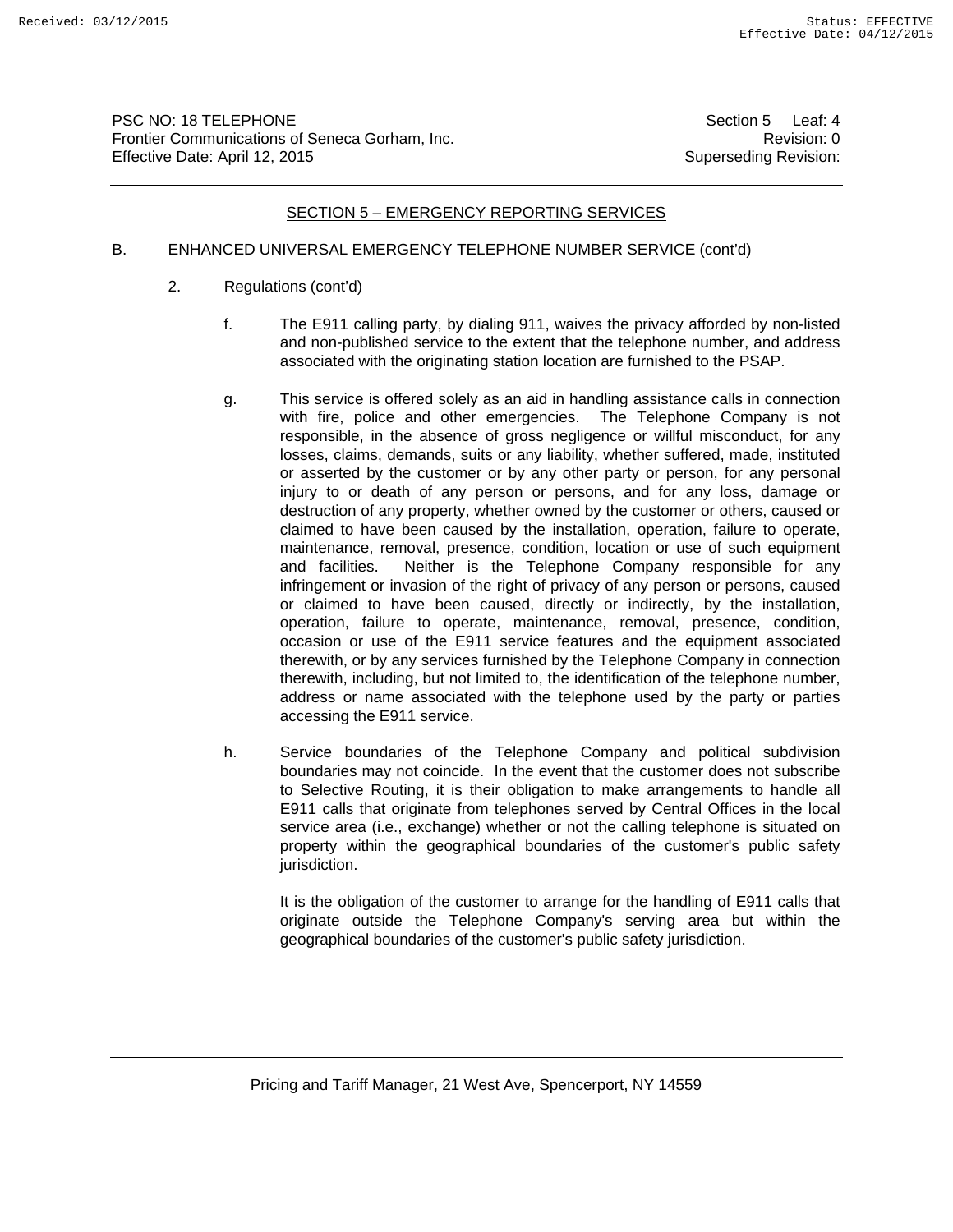PSC NO: 18 TELEPHONE Section 5 Leaf: 5 Frontier Communications of Seneca Gorham, Inc. **Revision: 0** Revision: 0 Effective Date: April 12, 2015 Superseding Revision:

## SECTION 5 – EMERGENCY REPORTING SERVICES

# B. ENHANCED UNIVERSAL EMERGENCY TELEPHONE NUMBER SERVICE (cont'd)

- 3. Rates and Charges
	- a. Existing tariff rates and charges apply for: all associated exchange service, private line service including mileage charges that may be associated with E911 service.
	- b. Calls that are transferred over exchange facilities from a PSAP are charged at standard tariff rates applicable to station-to-station calls from the PSAP serving central office to the termination point of the transfer.
	- c. Lines between originating Central Office and designated Control Office will be at no cost to the County unless the County specifically requests dedicated trunking. If a customer requests dedicated trunking then all tariff rates and charges apply for dedicated trunking including mileage charges that may be associated with E911 service.
	- d. Lines between the Control Office and the PSAP.
		- 1. The Telephone Company will provide all associated exchange service and private line service for the provisioning of E911 service for up to two PSAPs per County at no cost. Counties with additional PSAPs will incur all charges for associated exchange service and private line service including mileage charges.
		- 2. All existing tariff rates and charges apply for all services required to provide E911 service in excess of two PSAPs per County including exchange services, private line service and mileage. The Company will bill and collect revenues for the additional services based on the following agreement.
			- a. In counties served more than two PSAPs, the company will bill the County for the additional trunking by using a formula of taking the total charges that would be billed for all PSAPs under a non E911 scenario and multiplying it by a fraction in which the numerator is equal to the number of PSAPs in that county minus two (number of free PSAPs). in the County. The denominator is equal to the total number of PSAPs
			- b. In counties served by more than one LEC and having more than two PSAPs, each LEC will share in the trunking revenues collected using the formula in 3.d.2.a. The trunking revenues would be apportioned to the LECS(s) serving the PSAP that each of them would have received if the dedicated trunking were used to serve a regular customer.